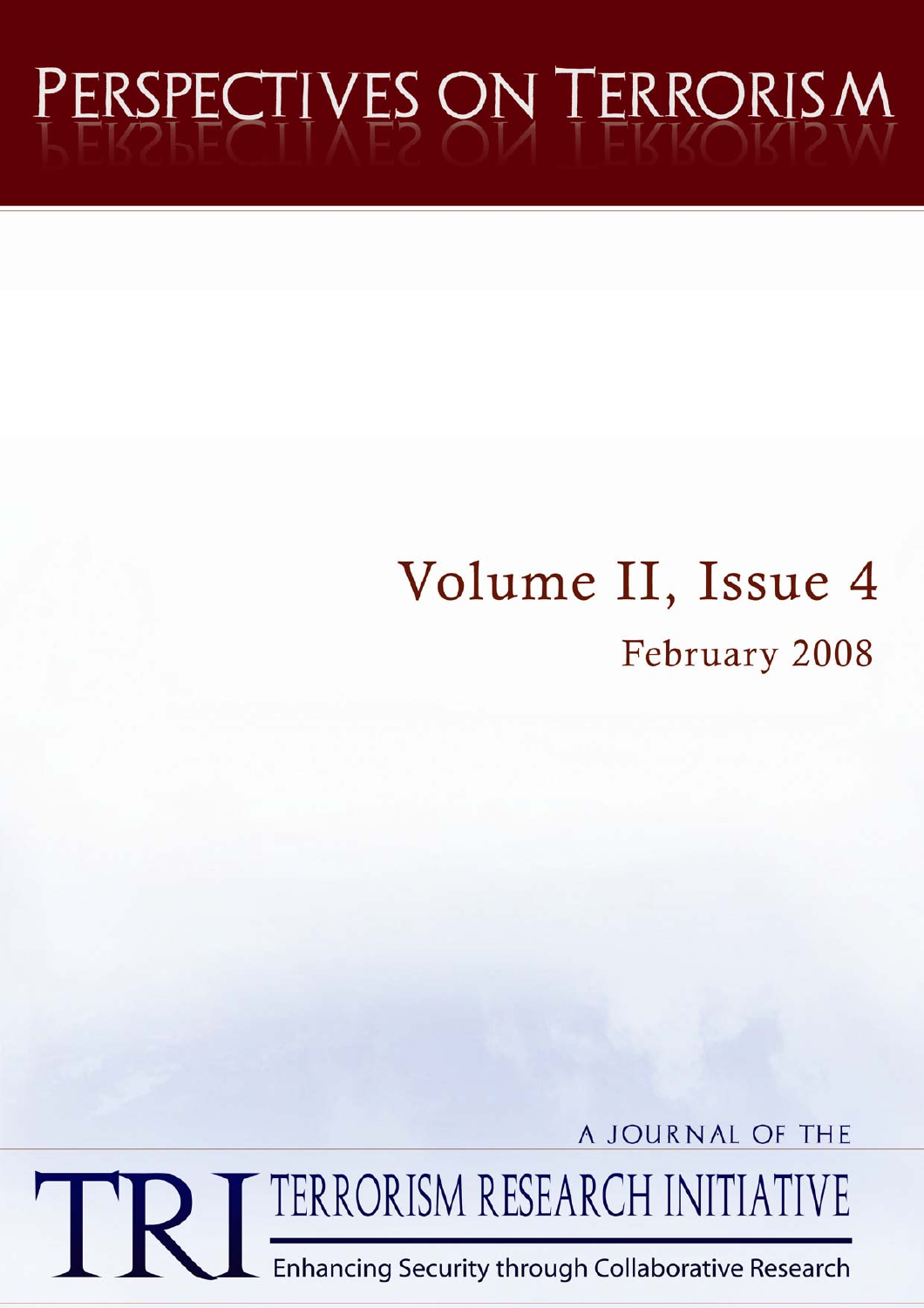### **Table of Contents:**

| <b>How to Define Terrorism</b> |  |
|--------------------------------|--|
|                                |  |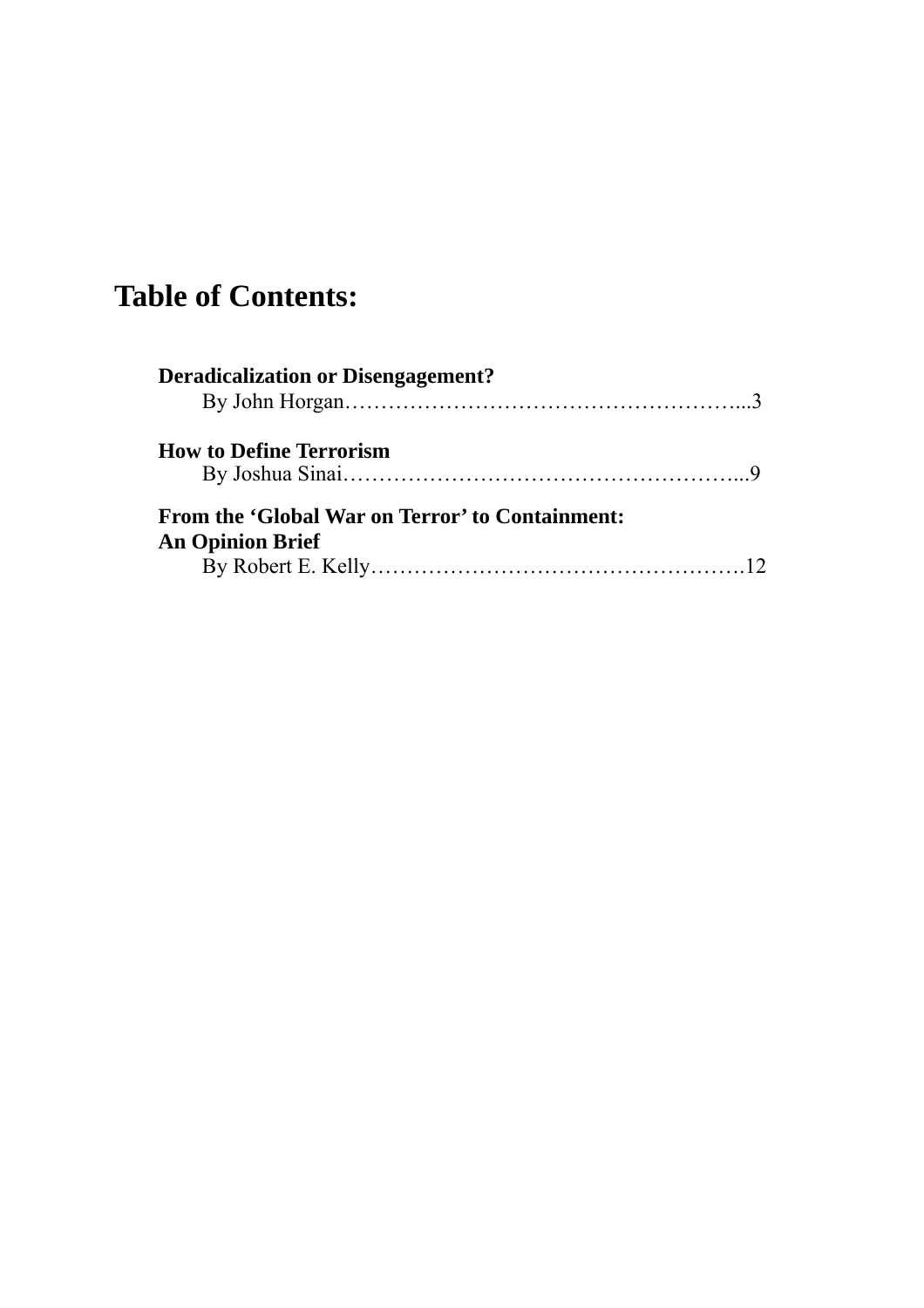#### **Deradicalization or Disengagement?**

*A Process in Need of Clarity and a Counterterrorism Initiative in Need of Evaluation* 

By John Horgan

#### **Introduction**

As a result of the overwhelming preoccupation with uncovering the process of radicalization into terrorist activity, little attention has been paid to the related, yet distinct processes of disengagement and deradicalization from terrorism. This continuing neglect is ironic because it may be in the analysis of disengagement that *practical initiatives* for counterterrorism may become more apparent in their development and feasible in their execution. While a variety of deradicalization initiatives worldwide are currently receiving enormous interest from afar, it is inevitable they will be subjected to intense scrutiny regarding their alleged outcomes and claimed successes. A more immediate challenge, however, is to assert some conceptual and terminological clarity. While *deradicalization* has become the latest buzzword in counterterrorism, it is critical that we distinguish it from *disengagement* and stress that not only are they different, but that just because one leaves terrorism behind; it rarely implies (or even necessitates) that one become 'deradicalized'. One of several implications arising from this distinction may be a more realistic appraisal of how our knowledge and understanding of the disengagement processes (and not undefined and poorly conceptualised deradicalization efforts) may be put to effective use in the short-medium term development of research agendas.

#### **Disengagement**

In a book from several years ago,[1] I outlined the complexity of understanding what *involvement* in terrorism entails. In particular, I suggested that one useful way of appreciating the complexity of involvement is by viewing it as a *process*. This psychological and behavioural process comprises at least three discrete phases for the individual terrorist: becoming' a terrorist, 'being' a terrorist [understood as both a) remaining involved and b) engaging in actual terrorist offences] and 'disengaging' from terrorism.

One of many challenges arising from making these distinctions relates to identifying its implications for counterterrorism. First, a critical conceptual point for informing response strategies (at whatever stage they may be focused) lies in the recognition that the factors that impinge upon the individual at each of these phases may (1) not be necessarily related to each other and (b) may not necessarily reflect upon each other. In other words, answering the call of one of these phases of the process may not reveal anything useful or insightful about the other.

Taking this a little further, we realize that thinking about involvement in terrorism in such a way is essentially a recognition that answering questions about why people may wish to become involved in terrorism then may have little bearing on the answers that explain what they do (or are allowed to do) as terrorists (or something else). In other words, the factors that determine how someone becomes involved are rarely related to the kinds of factors that determine how, when, and to what extent that person will engage in specific terrorist operations. Similarly, answering questions about what keeps people involved with a terrorist movement may have surprisingly little, if any, bearing on what subsequently causes them to disengage from terrorist operations or from the organization (and/or broader network or movement) altogether.

This kind of thinking is not especially new. Criminologists are familiar with these kinds of distinctions, but as far as terrorism is concerned, the implications are rarely appreciated at the level of policy initiatives. This is even more apparent when it came to recognizing the enormous potential in studying the process of disengagement. Despite some important contributions in the 1980s and early 1990s, little is known even today about what happens for the individual terrorist to leave terrorism behind. Consequently, there is no available evidence that may serve to inform policy that is in any way related to thinking critically about what could be developed to *facilitate* or *promote disengagement* at any level.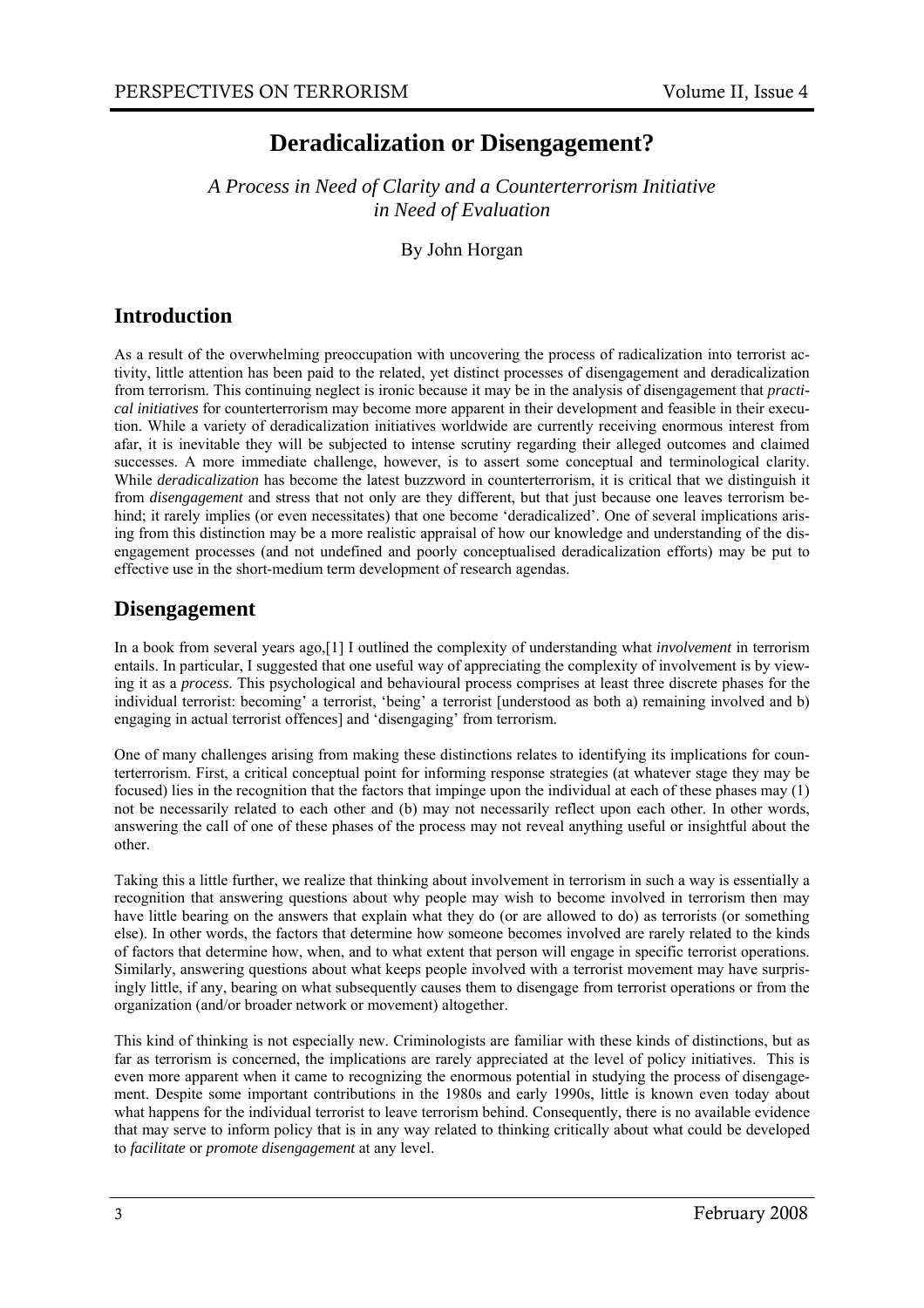In the terrorism research community, we have mainly focused on issues of becoming involved, thereby leaving a significant gap in our knowledge. One reason for this has been an ambivalent perception by researchers towards issues concerning and arising from, disengagement. For example, there is the assumption that terrorists and their movements are somehow no longer relevant or deserving of serious, urgent study once their involvement in terrorism has ceased (or the movement has entered a cease-fire or peace process). Yet it is precisely at this phase that systematic analyses of these issues represent a realistic objective for researchers. Despite perennial difficulties in gathering reliable data, former terrorists are most likely at this phase to be willing to speak to researchers and provide valuable documentation. Since early 2006, I have been conducting interviews with former members of over a dozen radical and extremist movements around the world. Though the interviews often arose in a practical sense from extensive planning and meticulous preparations, the important point is that former terrorists *are* willing to speak about their experiences if one asks the correct questions.

In thinking about disengagement from terrorism, there are various questions we need to answer in relation to why people leave terrorist movements, what happens to people who leave terrorism, what influences them to leave, and how leaving can influence response strategies. Indeed, a broader issue here, and one that is especially relevant given the complexity of what analyses of 'becoming involved' seems to suggest, concerns what we mean by 'disengaging' or 'leaving'. Disengaging might suggest critical cognitive and social changes, in terms of leaving behind the shared social norms, values, attitudes and aspirations so carefully forged while the individual was still a member of a terrorist network. On the other hand it might indicate some continued adherence to these values and attitudes, and engaging in some other socially relevant 'support' behavior but no longer engaging in actual terrorist operations.

Perspectives from psychology would appear relevant at this point. An interesting, though brief, report by Renee Garfinkel [2] outlines significant factors involved in the psychological transformation inherent in moving from involvement in violence to non-violent activity. Garfinkel conducted a series of telephone interviews with former members of militant groups, all of whom were described as "now working for peaceful change" (p.3). Garfinkel describes this transformation as taking place against a backdrop of vulnerability, catalysed often by stress, crisis and trauma. Garfinkel describes how some of the interviewees (religious extremists in particular) underwent what might be conceptualised as a form of de-radicalization – "a reorientation in outlook and direction". A key factor, Garfinkel notes, in the transformation from violence to peace was the role played by personal relationships: "change often hinges on a relationship with a mentor or friend who supports and affirms peaceful behavior" (p.1).

A broader consideration of the process of 'exiting' roles comes from Helen Ebaugh. [3] Her study incorporated a systematic examination of the accounts of 185 people, each of whom underwent significant role change. Her sample comprises ex-convicts, ex-alcoholics, ex-doctors, ex-nuns, and others who experienced voluntary "role exit processes". Key commonalities included a sense of disillusionment with the individual's current persona or identity, an attempt to identify and locate an alternative, more satisfactory role, particular triggering factors that facilitate final decisions to leave the role, to finally, the creation of a new identity as an "ex-".

Some of these processes can be found in accounts of involvement in terrorist activity. [4] Two immediate sets of disengagement factors that may be described both as factors leading to, *and* expressions of, disengagement include psychological issues and physical issues.

*Psychological*, or emotional issues leading to disengagement from terrorism may include the following:

- 1. The development of negative sentiments as a result of experiencing negative qualities associated with sustained, focused membership (e.g. pressure, anxiety, the gradual dismantling of the fantasy or illusion that served to lure the recruit in the first place etc.) and as a result;
- 2. A change in priorities (e.g. the longing for a social/psychological state which (real or imaginary) to re gain something that the member feels is lacking, or existed before membership, often a result of self questioning, but mostly following prolonged social/psychological investment as a member from which little return appears evident);
- 3. A sense of growing disillusionment with the avenues being pursued, or some quality of them (e.g. with the political aims or with operational tactics and the attitudes underpinning them).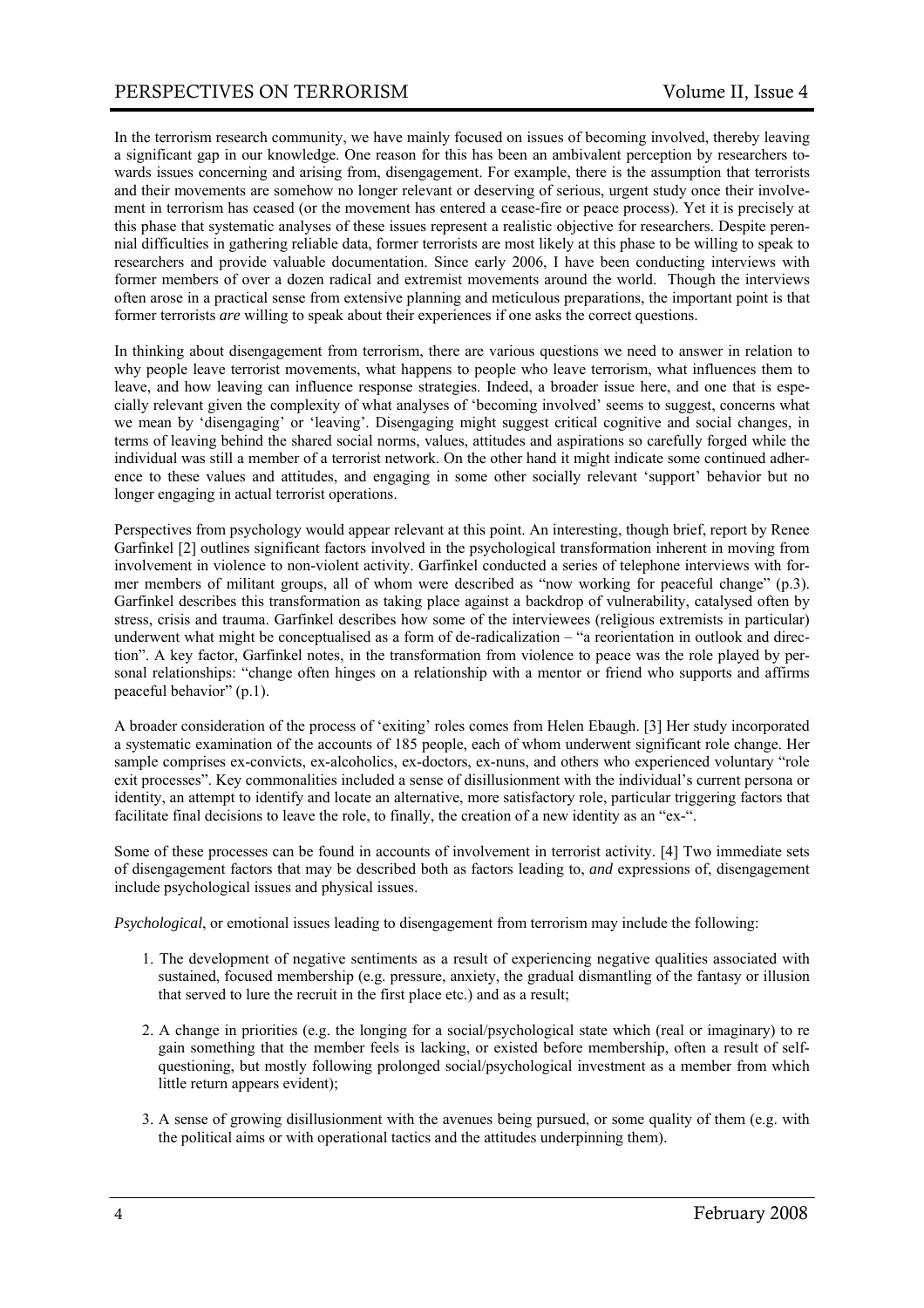*Physical* disengagement from terrorism is slightly different in that while there is change, it is externally identifiable. Involvement in even the smallest of terror networks is not discrete or static – it is a constantly changing process of engagement in and occupation with an array of different activities that might seem unconnected, and often may entail fulfilment of more than one role (both at any one time, or over time).

What could be said to constitute *physical* disengagement from terrorism might involve any of the following, none of which should be considered exclusive:

Apprehension by the security services, perhaps with subsequent imprisonment (or if not, forced movement by the terrorist leadership of the member into a role whereby he or she is less likely to risk arrest);

Forced movement into another role, for example, as a result of disobeying orders: at the very least ostracism may occur, if not outright execution, but if there is some mitigating circumstance the member may instead be pushed into another functional role;

An increase in 'other role' activity whereby the original role becomes displaced (e.g. an area of specialization that relates directly to the commission of terrorist offences such as exploiting one's technical acumen by assisting in the preparation of equipment), or increased involvement in political activity (often as a result of imprisonment, which, ironically for some represents a final consolidation of communal identity);

Being ejected from the movement (e.g. for improper use of arms, money, etc. or some disrespectful behaviour that warrants dismissal but not execution);

As with psychological disengagement, a change in priorities.

The crucial difference between physical and psychological disengagement is that in the case of the former; the terrorist may continue playing a part in the network, but may move into another role/function in order to facilitate new circumstances (e.g. *personal*, such as getting married or having children, and moving into a support or ancillary role as a result or *organizational* if there is a deficit in numbers in a particular area of specialization). The person may still continue to engage in 'terrorism'-related behaviours, but not in a direct or obvious way with respect to the immediate behaviors associated with terrorist operations per se, i.e. digging a hole several hours before a roadside bomb is put there by someone else. The other direction from which this role change might emerge is from the leadership, who may place a heavier emphasis on political activity in the months approaching an election. In simple practical terms, this might involve an active terrorist engaging in distributing posters, storing weapons or equipment or helping to organize political rallies. The significance of knowledge about this sense of 'migration' between roles cannot be underestimated in the context of counterterrorism initiatives

To summarise then, individual disengagement from terrorism may be, broadly speaking, the result of an **individual** or **collective** process (or some combination of both). It may stem from experiences as diverse as role change, attitudinal shift, and may or may not result in the kind of 'reorientation in outlook' described by Garfinkel. We can identify both **psychological** and **physical** dimensions of disengagement. Further complicating matters, we might think of disengagement as broadly **voluntary** in origin (e.g. when an individual has made a decision that continued membership of the group is no longer as important as some overriding personal issue) or **involuntary** (e.g. an individual is forced to leave in the face of some external issue such as the reality of decommissioning, or some new legislative initiative, and the implications this has for organizational dissipation), or a combination, for instance in the form of an outright rejection of the group's ideals as a result of a political shift in the group's stance.

#### **Deradicalization?**

Even a cursory examination of accounts suggests that the pathway to disengagement may not necessarily be the same for everyone, nor are the qualities of that disengagement process as experienced by the individual the same for each person. Additionally, of course, the disengaged terrorist may not necessarily be repentant or 'deradicalised' at all. [5] Often there can be physical disengagement from terrorist activity, but no concomitant change or reduction in ideological support or indeed, the social and psychological control that the particular ideology exerts on the individual.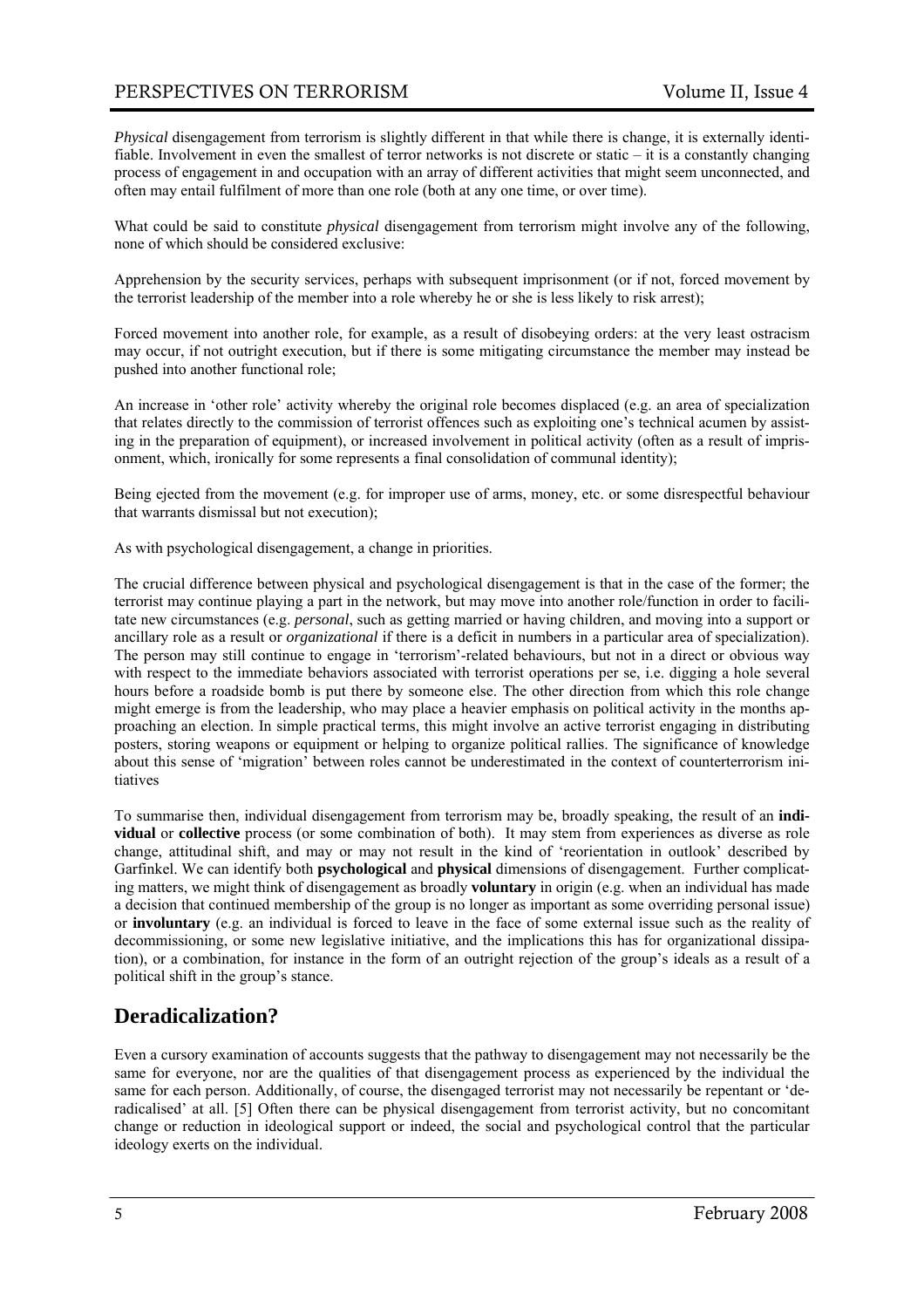This issue is very significant, and exploring its implications may well represent the start of a more realistic and comprehensive policy-based exploration of what kinds of challenges disengagement programmes may well need to face. It also raises some serious issues in relation to how risk and danger are conceptualized in this context. In fact, in the sample of individuals I interviewed from 2006-2008, while almost all of the interviewees could be described as disengaged, not a single one of them could be said to be 'de-radicalized'. [6] In fact, even the process of disengagement was highly idiosyncratic for those interviewed. For some, leaving the movement was temporary, with members opting to come back to the movement at some later stage. Sometimes, this was to a different role, otherwise it was a return to the same role or function held before the initial departure.

Given the lack of conceptual development around not only disengagement issues, but from involvement in terrorism more generally, it might appear both naïve and premature to draw generalized conclusions from a discussion about disengagement. However, we do have some very interesting starting points. It is clear that there is significant promise in thinking about the development of some kind of disengagement initiatives. At its heart (and although military responses to terrorism will continue) terrorism will continue to be a social problem, and initiatives informed by psychological principles perhaps not previously considered in a serious way will ultimately warrant much greater consideration in the future.

This, however, is not entirely the same as the rapidly growing phenomenon that is collectively described as 'the de-radicalization programmes' currently developing throughout countries as diverse as the challenges they face.

At present, there is a flurry of activity worldwide aimed at what on the surface appears to be a pursuit of similar objective, but upon closer inspection reveal such diverse conceptual underpinnings that they can only realistically be unified in terms of promoting some kind of move away from terrorism. Yemen, Saudi Arabia, Northern Ireland, Colombia, Indonesia, Malaysia, and Singapore – each of these countries (and many more) has seen the development of its own particular approach to promoting disengagement of some kind from terrorism. Delving deeper, however, they seem to be less about actual deradicalization and more about attempts to promote disengagement and desistance from terrorist activity in some limited sense.

An immediately interesting feature of these programmes is the range of terminology used in the development and implementation. "Desertion", "demobilisation", "defection", "de-escalation", "rehabilitation" and others [7]; while essentially implying a move away from involvement in terrorism, carry within them different, sometimes quite nuanced, assumptions about the way in which disengagement initiatives ought to develop (or be implemented) in different settings, at whatever stage in the terrorist campaign (or level of the moment) they may be directed. The Saudi Arabian government uses the Arabic equivalent of 'rehabilitation'. One of the interviewees in my own sample, a radical Sunni preacher based in Tripoli in North Lebanon, prefers the term 'reforming'. To paraphrase one of my interviews with him, if there is nothing wrong with 'radicalization', then it is offensive and misleading to speak of 'de-radicalization'.

Each of these different programmes has developed in different ways and has attempted to express and be guided by different strategies. According to Tore Bjørgo, [8] some focus on imprisoned terrorists, while others target terrorists that are currently involved in illegal activity. Some try to reduce the size of the terrorist movement by reducing the number of active participants (e.g. the Child Combatant Programme as part of the Ministry of Interior and Justice's Reincorporation Programme in Colombia), and may require only an apparent shift in attitude and behavior away from violent extremism as the precondition for an individual radical to be released from prison.

As Bjørgo describes, other approaches provide amnesty only in exchange for testimony against former colleagues in the terrorist group. The historical precedent to this is well known. In Italy, members of the Red Brigades, as well as the Mafia, were offered reduced sentencing or even amnesty if they agreed to testify against their comrades. This system was considered an important tool in helping disrupt both the Red Brigades and the Mafia in the 1970s, 1980s, and early 1990s, but abuses including false testimonies and conviction of innocent persons undermined the system, and the system, as with the Supergrass trials in Northern Ireland, become generally seen as largely unfavorable.

One of the first disengagement programmes to emerge was the "Committee for Dialogue" initiative in Yemen. The scheme, now discontinued, remains infamous for reasons that bear little resemblance to the internal logic that underpinned the design of that programme. First described in detail by Michael Taarnby, [9] the scheme involved a simple process whereby Islamic clerics enter into dialogue with imprisoned jihadists in an effort to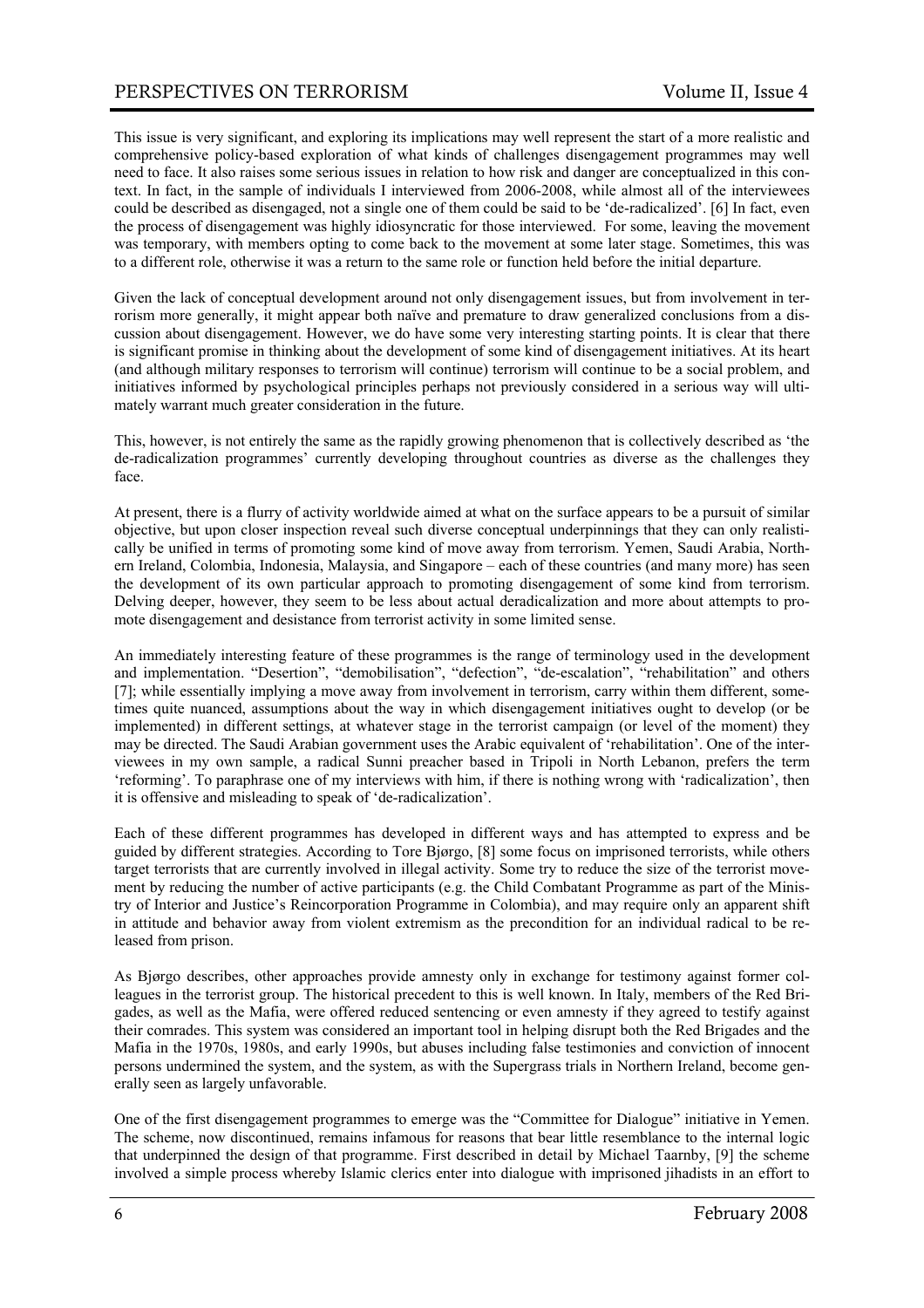challenge the basis of the ideologies to which they have been exposed in an effort to undo the process of identification with that ideology.

In some ways, the Yemen initiative was the spark that lit the fire. Elements of that programme were exported to other countries, with little regard for its limitations or context-bound nature. Though recriminations and accusations of bad faith and mistrust now surround much of the external commentary on the Yemen initiative, the programme raised some challenging questions – can a programme be designed to 'change' terrorists or their behavior? On the surface, the Yemen (and now in particular, the Saudi Arabian rehabilitation programme) initiative perhaps most closely resemble what one would expect of 'deradicalization': a softening of views, an acceptance that the individual's pursuit of his objectives using terrorism were illegitimate, immoral and unjustifiable.

Part of the acrimony that began with the Yemen initiative, and now increasingly surrounding the Saudi Arabian effort arose from a failure to answer the obvious question – do these programmes actually work? And if so, how? And why?

There is an old joke that psychology professors tell their students – *how many psychologists does it take to change a light bulb?* To which the answer is: *only one, but that bulb really has to want to change.* Though a silly illustration, it highlights at once the enormously complex issue at the heart of what is implicitly conveyed in these programmes – the idea of a quick fix, 'de-radicalizing', undoing the gradual, incrementally experienced process of social and behavioral learning that has culminated in this individual person engaging in terrorist activities. But can this actually be done in the ways that such initiatives suggest? The answer to this is, very simply, *no* – at least not for the reasons assumed in some of the programmes. We can certainly develop mechanisms for facilitating or promoting disengagement, and often using a variety of innovative and imaginative interventions at specific phases – using former terrorists to highlight negative aspects of the reality of 'being involved', disrupting networks by providing incentives that result in substituted and displaced activity on the part of individual network members and so on, but we should take a long hard look at claims to change or control terrorist behavior in any context.

Right now, we should at least agree on one thing - it is too difficult to draw anything more than generalizations from these initiatives. Access to data is difficult (even when data exists), and there has been little by way of dialogue about the assumptions that underpin the criteria for success (or failure) in these programs. The point here is not to be negative but to highlight the fact that we have to now begin to critically examine the basis of what we think 'deradicalization' is, and what efforts to promote this can actually deliver in practice as a purportedly effective means of changing terrorist behavior.

Obviously, there can be no ideal template for what might be assumed of any of these programmes. If the development of terrorism is a product of its own time and place, it follows that issues of disengagement (and all that that implies) will also be context-specific and necessarily nuanced both in terms of how the programmes are constructed, implemented, and promoted in different countries, and for different reasons. Different perceptions about broader issues of disengagement will exist not only between and within the individual terrorist group, but also how the issue may be differentially perceived within the constituent population that is represented (or otherwise) by the terrorist movement.

Moving beyond the confusion brought about by the potentially misleading term *deradicalization*, there are more promising avenues we must consider. The promotion of disengagement (in whatever way, and at whatever level) will necessarily have to be tailor-made to not only the specific movement in question, but will need to be carefully positioned within the context of the specific socio political or other issues experienced by the non-state movement and opposing regime at any particular moment in time. As above, disengagement from terrorism, because of the broad factors that may facilitate it from an individual perspective, may not necessarily result in the emergence of a "repentant community" of terrorists becoming integrated into the community it previously claimed to represent. While some minor efforts have developed in Northern Ireland to initiate restorative justice programmes between terrorists and families of their victims, these have been largely unsuccessful and, in some cases, have led to the development of significant tensions.

In Colombia, an array of legal and judicial issues put in place in the context of 'demobilization' have attempted to facilitate the disengagement not just existing prisoners, but active members of FARC also. To facilitate exit from FARC, the Colombian judiciary essentially 'suspends' the militant's trial in an attempt to encourage and sustain their 'demobilization'. If (as happened extensively in Northern Ireland), the militant engages in illegal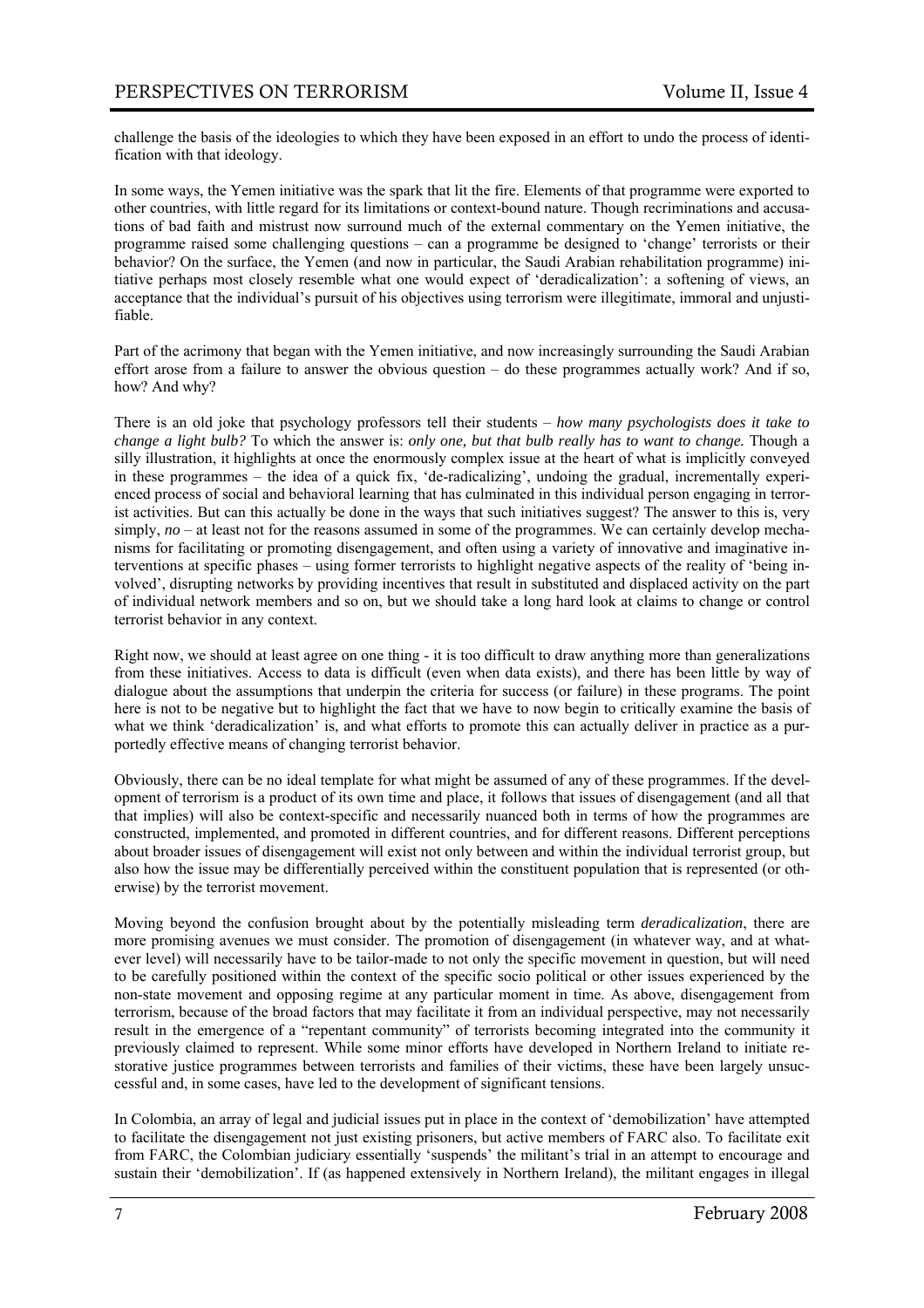activity of any kind, they are subsequently forced to face trial for their original offences. However, as with the Northern Irish case, there is no 'blanket' effect – the extent to which the 'amnesty' is used is usually a function of the illegality of the offence. Therefore, a person who has been directly involved in unambiguous terrorist activity (i.e. shooting or bombing operations) will necessarily be treated more harshly than a person who is involved in fringe activity (that, if continued, may or may not eventually lead to increased involvement in the former).

The continued success of the Colombian initiative, however, is in part due to the integrated systemic approach taken by a variety of agencies. In the very formulation of the scheme, as well as its obvious implementation, the programme for reintegration invokes comprehensive expert legal advice, relevant input and resources from psychosocial support input (to reflect re-insertion difficulties), police monitoring (for the reasons given above, as well as to ensure that the 'demobilization' from the AUC, or FARC etc. is actually meaningful), and finally ongoing research evaluation into the progress of the scheme and its adherents will be vital. While the Colombian initiative is unique in many respects, it is this systematic approach and ongoing evaluative effort that may mark its lasting contribution with respect to inspiring other similar initiatives to develop elsewhere.

#### **Conclusion**

The basis of this article began with a simple premise – there is no evidence to suggest that *disengagement* from terrorism may result in *deradicalization*. For this and other reasons, particularly the growth of these diverse programmes, it may be worthwhile to seek greater conceptual clarity between the two. While there are a number of ways in which we can do this, one immediate objective is to engage in research to evaluate, through multiple means, the increasing prevalence of the deradicalization programmes worldwide. The otherwise unverified and often spurious claims to success by the proponents of some of these programmes does not mean that we should dismiss their claims, rather we should engage in efforts to ask one of the most basic questions in all counterterrorism: do they actually *work* (and *why*?). The need for multi-attribute evaluation studies of each and every disengagement and deradicalization initiative would be a welcome start to greater clarity around these issues. Critically examining claims for success in each case, as well as an examination of the ways in which the *criteria* for success are conceptualized and measured in each setting would be a useful step. It is useful not only to help identify policy-relevant lessons for the development of counterterrorism initiatives of this kind in regions where there are none, but more immediately would lead to greater clarity around the basic social and behavioral processes involved, that have, it would seem, escaped scrutiny in many cases to date.

*John Horgan is Director of the International Center for the Study of Terrorism at Penn State. His forthcoming book Walking Away from Terrorism: Accounts of Disengagement from Radical and Extremist Movements will be published by Routledge at the end of 2008.* 

#### **NOTES:**

[1] Horgan, John, The Psychology of Terrorism. London: Routledge, 2005.

[2] Renee Garfinkel (2007), 'Personal Transformations: Moving From Violence To Peace', United States Institute of Peace Special Report 186, April.

[4] See Horgan, note 1.

[5] Most of the explicitly disengaged terrorists interviewed by Horgan (across ethno-nationalist, Jihadist, and other religious terrorist movements in Europe, the Middle East and South-East Asia) cannot be said to be 'de-radicalized' per se, even in some cases despite a clear, and acrimonious departure from their movement – see John Horgan (forthcoming) Walking Away From Terrorism: Accounts of Disengagement from Radical and Extremist Movements, London: Routledge.

[6] Horgan, Walking Away from Terrorism.

 $[7]$  Ibid.

[8] Bjorgo, T. (2005). 'Reducing Recruitment and Promoting Disengagement from Extremist Groups: The Case of Racist Sub-Cultures', in C. Benard (Ed.) A Future For The Young: Options for Helping Middle Eastern Youth Escape the Trap of Radicalization. A RAND Working Paper WR-354. Washington, D.C.: RAND National Security Research Division.

[9] Michael Taarnby, Yemen's Committee for Dialogue: the relativity of a counter terrorism success, in C. Benard (Ed.) (2005). A Future For The Young: Options for Helping Middle Eastern Youth Escape the Trap of Radicalization. A RAND Working Paper WR-354. Washington, D.C.: RAND National Security Research Division.

<sup>[3]</sup> Helen Rose Fuchs Ebaugh (1988) Becoming an Ex: The Process of Role Exit (Chicago: University of Chicago Press).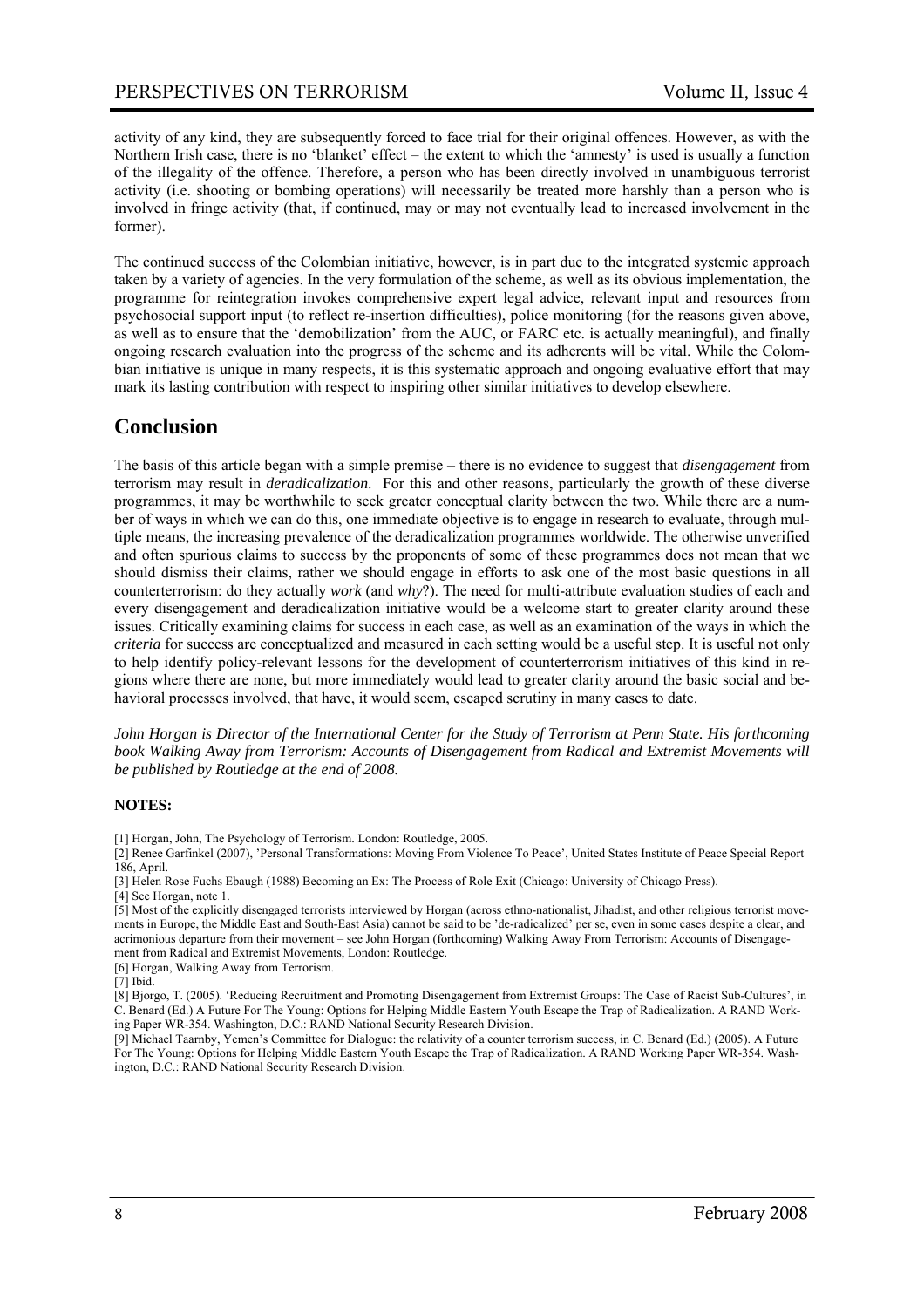#### **How to Define Terrorism**

#### *By Joshua Sinai*

Terrorist insurgencies, in all their configurations and local conflicts, constitute the primary warfare threat facing the international community. This is especially the case following September 2001, when al Qaida demonstrated that it had world class ambitions to inflict catastrophic damages on its adversaries. In other conflicts, such as the Palestinian-Israeli arena, terrorist rebellions are primarily localized. Because of the worldwide reach of al Qaida and its affiliates, including the spontaneous emergence of al Qaida-inspired groupings and cells in Western Europe, North America, and elsewhere, many nations have been upgrading their homeland security defenses and calling on their academic communities to provide analytical understanding of the nature and magnitude of the threat and how to counteract and resolve it. As a result, terrorism courses, research institutes and certificate programs have been proliferating at universities and other academic institutions around the world. Despite the great attention being devoted to terrorism studies; however, there is no consensus about the most fundamental starting point in terrorism studies: how to define terrorism.

Defining terrorism is the most ambiguous component in terrorism studies, with no universally accepted definition that differentiates attacks against civilian noncombatants or armed military or takes into account the latest trends in terrorist objectives and warfare. In 1983, the U.S. Department of State (DOS) formulated one of the most widely used definitions of terrorism. According to this definition, terrorism is "premeditated, politically motivated violence perpetrated against noncombatant targets by subnational groups or clandestine agents, usually intended to influence an audience." [1] As part of this definition, the term "noncombatant" includes civilians and military personnel who are unarmed or not on duty. [2] The term 'international terrorism' refers to terrorism "involving citizens or the territory of more than one country," [3] while the term 'terrorist group' refers to "any group practicing, or that has significant subgroups that practice, international terrorism." [4]

The DOS's definition is operationally useful for legal reasons because it provides a legal basis to arrest and indict the perpetrators of such acts. However, at the analytical level, as mentioned above, there are no consensual definitions on what constitutes terrorism. Literature survey by a National Research Council (NRC) panel found there are no "precise general definitions of terrorism", but rather "a multiplicity of overlapping efforts, some more satisfactory than others, but none analytically sufficient." [5] Experts consider the term an "'essentially contested concept,' debatable at its core, indistinct around its edges, and simultaneously descriptive and pejorative." [6] To remedy this deficiency, the NRC formulated its own working definition, which includes the components of "(a) illegal use or threatened use of force or violence (b) with an intent to coerce societies or governments by inducing fear in their populations (c) typically with political and /or ideological motives and justifications and (d) an 'extra-societal' element, either 'outside' society in the case of domestic terrorism or 'foreign' in the case of international terrorism". [7] This definition has limited utility because other critical variables must be included. For example, in its February 2005 report on *Combating Terrorism* the National Science and Technology Council (NSTC) Subcommittee on the Social, Behavioral and Economic Sciences' argues that using the term 'terrorism' "may over-simplify different types of actors, warfare and motivations, encapsulating them in a single group or act so that critical variables are overlooked." [8] Here, the 'overlooked critical variables' include activities that fall below the threshold of violence, such as mobilizing support among a group's radical subculture, providing social welfare services, and even maintaining internetbased web sites.

Definitions of terrorism also vary as to whether terrorism includes attacks against only "noncombatant" targets (see DOS definition); or whether terrorism is also a tactic of warfare used by sub-national groups against all citizens of a state, whether civilian or military, including attacks against an "armed" military. This has analytical, statistical, and legal implications that need to be addressed and resolved. If terrorism is defined as attacks against only noncombatant targets, then attacks by groups that engage in terrorism against "armed" military targets should not be included, as they are in many cases, in terrorist incident chronology databases. [9] These attacks are military operations, and the perpetrators should be tried in military courts as guerrillas or armed combatants. Alternatively, terrorist attacks against armed targets might be counted separately as "guerrilla" incidents, as they are in the International Policy Institute for Counter-Terrorism's (ICT) terrorist incident chronology database. [11]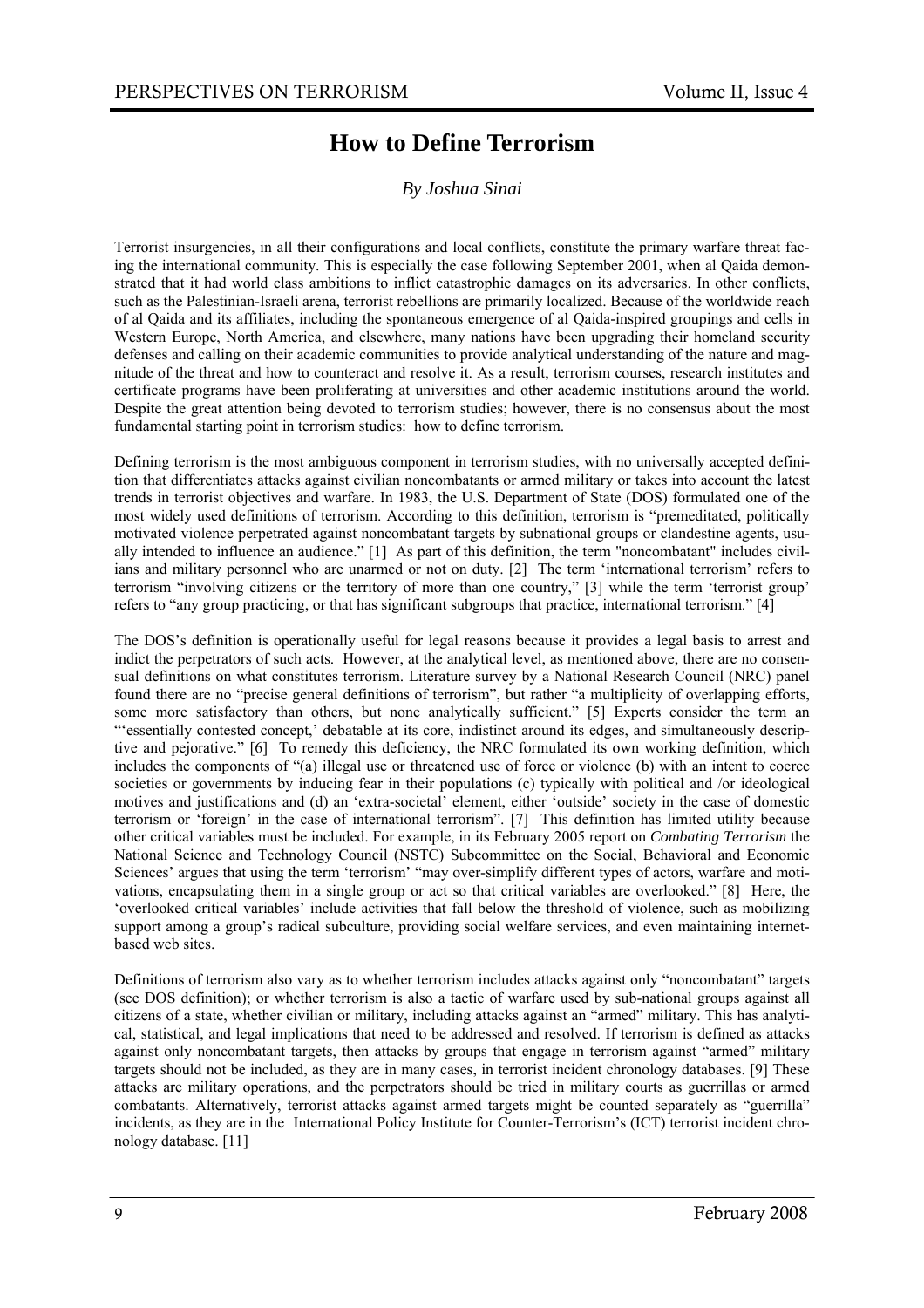In general, guerrilla organizations employ "a combination of military and political methods intended to overthrow the government of a state" [11] while terrorist groups aim to provoke a harsh governmental response in response to their operations, which generally—but not always—take place "off battlefield." However, distinguishing these insurgent groups is not easy. For example, guerrilla organizations, such as the FARC in Colombia, also engage in terrorist tactics; and terrorist groups such as the Lebanese Hizballah and the Sri Lanken LTTE also consider themselves a guerrilla forces that control territory. Nevertheless, both terrorist groups and guerrilla forces engage in continuous warfare that characterizes their operations as a form of insurgency.

Two solutions have been offered to remedy the problem of counting as terrorism either attacks against noncombatant or combatant targets (which would characterize them as guerrilla forces). The first, by Alex Schmid, advocates using as a point of departure the consensus of what constitutes a "war crime", [12] Thus, "[i]f the core of war crimes—deliberate attacks on civilians, hostage taking and the killing of prisoners—is extended to peacetime, we could simply define acts of terrorism as 'peacetime equivalents of war crimes.'" [13] The second solution, by Boaz Ganor, defines terrorism as "a form of violent struggle in which violence is deliberately used against civilians in order to achieve political goals (nationalistic, socioeconomic, ideological, religious, etc.)." [14] He asserts that the use of 'deliberate' targeting of civilians in order to achieve political objectives is what distinguishes a terrorist act from guerrilla warfare, where military units are targeted. [15]

Ganor's formulation is important because it facilitates the outlawing of terrorism by the international community because all nations can agree that the deliberate targeting of civilians is unlawful and should be universally legislated as a crime, whereas attacks against military personnel would be considered part of regular warfare, including the right to militarily retaliate against those perpetrators. Ganor concludes that if acts of terrorism were universally outlawed as a form of warfare by the international community, then terrorist groups would have no choice but to "abandon terrorism and focus on guerrilla activity to achieve their political aims." [16] However, because terrorists are not "guerrilla" warriors, but seek "soft" targets which are easier to attack; they are unlikely to abandon such a tactic against civilians even if it provoked international condemnation.

Second, most definitions of terrorism used in the analytical community focus on the use of terrorism to "influence" or "coerce" the targeted audience by spreading fear beyond the localized incident throughout the wider society. [17] However, as demonstrated by the attacks of 9/11 in New York and Washington and 3/11 in Madrid, groups such as al Qaeda (and its affiliates) also intend to cause their adversaries massive human casualties and physical destruction. Thus, a new component in the definition might include the mass destruction component of terrorism, which is a manifestation of the latest trends in terrorist warfare.

Third, it is necessary not only to define terrorism, but state who may be a "terrorist." According to U.S. statutes, a terrorist group consists of two or more individuals that directly engage in terrorist-related violence (i.e., a combat unit), as well as:

- Belonging to a supporting infrastructure whose activities contribute to violence in terms of:
	- ◊ Training
	- ◊ Planning
	- $\Diamond$  Fund raising (soliciting funds)
	- ◊ Logistics
	- ◊ Individuals who receive military training from terrorist groups
	- ◊ Individuals who "aspire" to commit violence in Internet chat rooms
	- $\Diamond$  Individuals who belong to political, social, or other groups that endorse or espouse terrorist activity
	- $\Diamond$  Individuals who endorse terrorist activity or persuade others to espouse such activity • Engage in incitement to violence (e.g., religious preachers)
	- $\Diamond$  Individuals who possess knowledge of an imminent operation by others but do not inform the authorities
- Belonging to a terrorist group (or "loosely" affiliated); or
- Being a "self-recruited" individual ("lone wolf") who engages in terrorist activities.

Finally, another definitional problem concerns counter-terrorism and homeland security. These terms are usually placed under the overall umbrella of combating terrorism, with anti-terrorism considered as largely defensive and "homeland security" oriented (e.g., involving law enforcement and judicial measures, as well as critical infrastructure protection), while counter-terrorism is viewed as the offensive (e.g, involving military and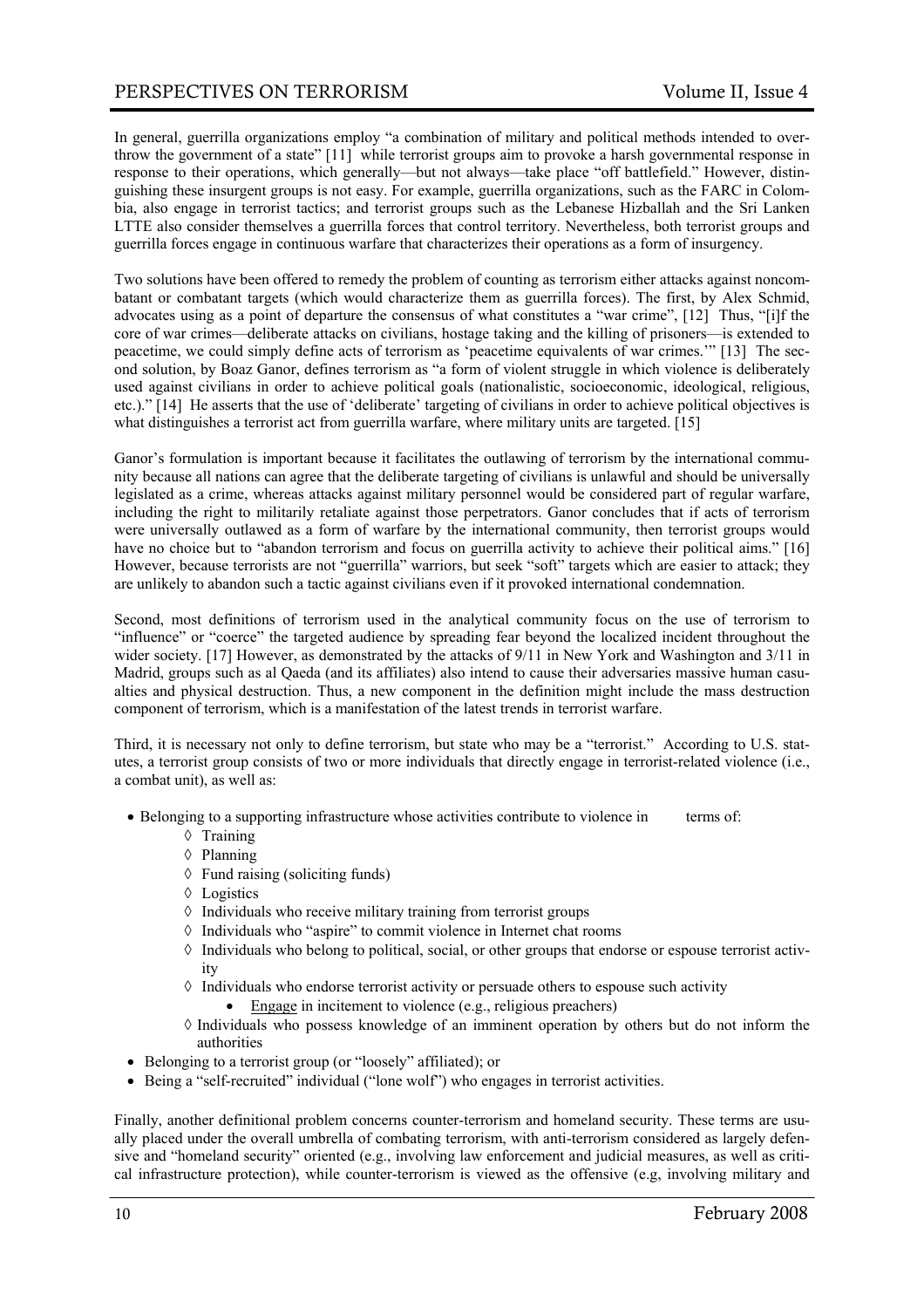other "foreign" measures). However, the transnational nature of contemporary terrorism is leading to the blurring of the distinctions between defending national interests overseas and the "homeland," thereby necessitating a new conceptualization of counter-terrorism and homeland security.

To remedy these problem areas, a new definition of terrorism is hereby proposed: "Terrorism is a tactic of warfare involving premeditated, politically motivated violence perpetrated by subnational groups or clandestine agents against *any* citizen of a state, whether civilian or military, to influence, coerce, and, if possible, cause mass casualties and physical destruction upon their targets. Unlike guerrilla forces, terrorist groups are less capable of overthrowing their adversaries' governments than on inflicting discriminate or indiscriminate destruction that they hope will coerce them to change policy."

Hopefully, the new definition proposed in this article will spur new thinking by the analytical, policy, and operational communities involved in countering terrorism. Such thinking will bring to light the issues that should be considered in defining terrorism by individuals and groups against civilian and military targets and allow people to anticipate emerging trends in terrorist warfare. Understanding these issues at the analytical and policy levels will help to upgrade our anticipatory and preemptive operational capabilities to defeat the terrorist threat in all its current and future manifestations.

*Joshua Sinai is a Program Manager for Counterterrorism Studies at The Analysis Corporation, in McLean, VA.* 

#### **NOTES:**

[1] United States Department of State, Patterns of Global Terrorism 2003 (Washington, DC: Office of the Secretary of State, Office of the Coordinator for Counterterrorism, April 2004), p. xii.

[2] Ibid.

 $\overline{3}\overline{)}$  Ibid.

[4] Ibid.

[5] Smelser and Mitchell, eds., Terrorism: Perspectives from the Behavioral and Social Sciences, p. 2.

 $[6]$  Ibid. [7] Ibid.

[8] NSTC, Combating Terrorism: Research Priorities in the Social, Behavioral and Economic Sciences, p. 7.

[9]This argument is also made by the United Nations Office on Drugs and Crime: "If terrorism is defined strictly in terms of attacks on non-military targets, a number of attacks on military installations and soldiers' residences could not be included in the statistics" [http:// www.unodc.org/unodc/terrorism\_definitions.html]. Interestingly, the MIPT Knowledge Base includes in its statistical data terrorist incidents against military targets, whereas the incident database compiled by the International Policy Institute for Counterterrorism (ICT), in Herzliya, Israel, differentiates between attacks against civilians, which it considers as "terrorist incidents," and attacks by terrorists against military targets, which it considers as "guerrilla incidents."

[10] See http://www.ict.org.il.

[11] Ian F.W. Beckett, "Terrorism" in Encyclopedia of Guerrilla Warfare (New York: Checkmark Books, 2001), p. 231.

[12] United Nations Office on Drugs and Crime, "Definitions of Terrorism," http://www.undocs.org/unodc/terrorism\_definitions.html. [13] Ibid.

[14] Boaz Ganor, The Counter-Terrorism Puzzle: A Guide for Decision Makers (New Brunswick, NJ: Transaction Publishers, 2005), p. 17. [15] Ibid., p. 20.

[16] Ibid., p. 24.

[17] Bruce Hoffman, "Terrorism," Microsoft® Encarta® Online Encyclopedia 2005 http://encarta.msn.com © 1997-2005.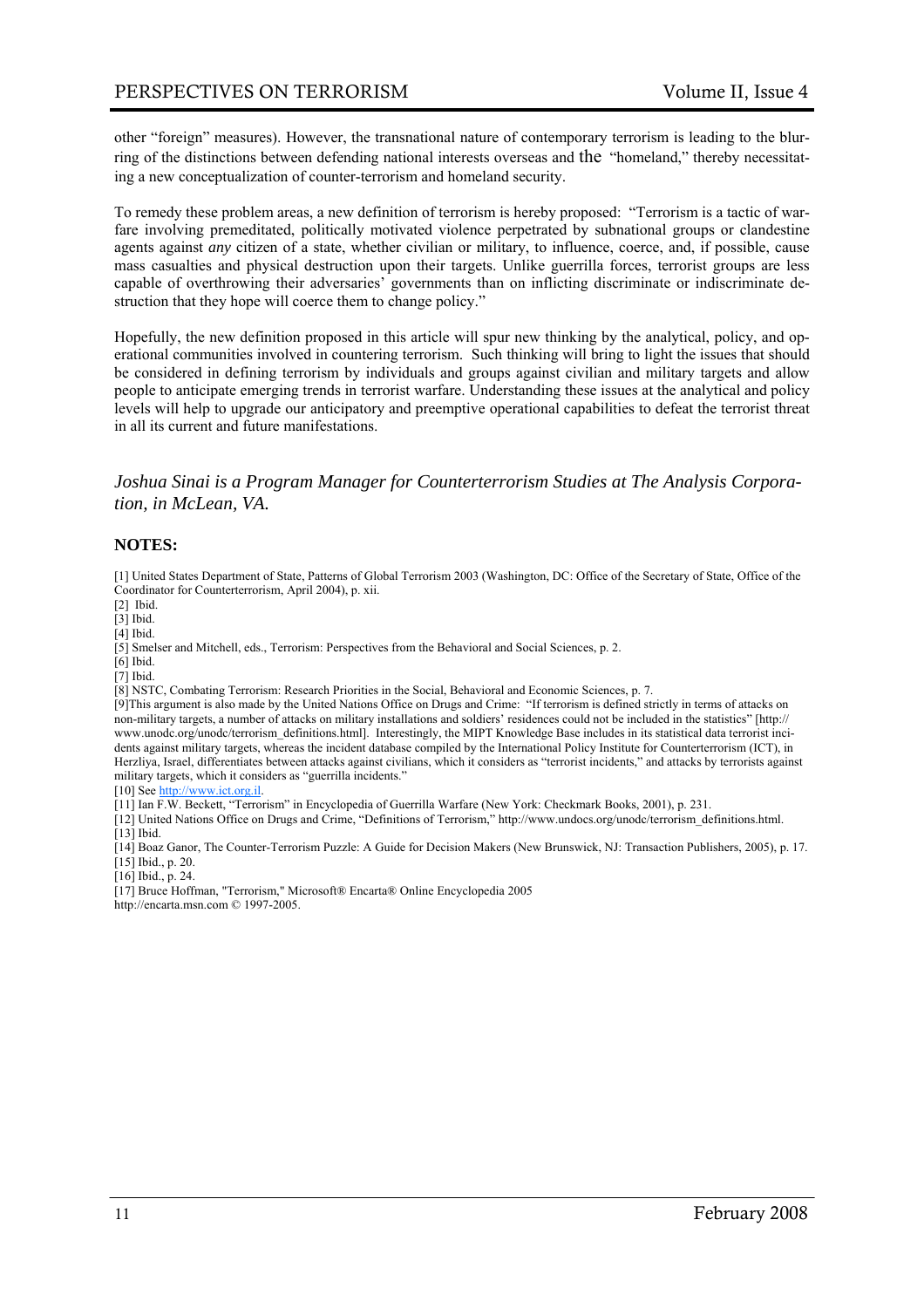#### **From the 'Global War on Terror' to Containment: An Opinion Brief**

#### *By Robert E. Kelly*

The Global War on Terror (GWoT) is maturing. In the first Bush term, it was characterized by aggressive rhetoric ("regime change," "bring 'em on") and soaring declarations of principle (Bush's second inaugural address about freedom as a divine gift). But the day-to-day grind of Iraq, collapsing approval figures for that war and the president himself, and the stubborn persistence of al-Qaeda and Osama bin Laden have shifted Washington's rhetoric. President Kennedy famously referred to the long, patient effort to contain Soviet expansionism and wait out communism's internal contradictions as a "twilight struggle." That Americans are coming to see the GWoT similarly is a healthy shift in its politics. All three Democratic presidential frontrunners refused to commit to withdraw American forces from Iraq in their first term. The US is recognizing, at last, that this is, as Donald Rumsfeld said, "the long war," or more appropriately, the long slog. This war – a global counterinsurgency actually – requires grim determination, tax hikes, and stolid public support.[1]

To be sure, this shift is depressing and infuriating. American primacy in military might and economic output is unquestioned, but this power profile has proven disappointingly ineffective. It is frustrating for the most powerful state in history to see its will thwarted so clearly in Eurasia by sub-state militias, terrorists, and brigands. Democracies dislike long, ill-defined campaigns – bloody, seemingly intractable guerilla conflicts with no turning points, highlights, or parades. The model for Iraq and the wider GWoT is not WWII or Korea – to which the president makes unhelpful reference – but America's involvement in Vietnam and the Philippines, or Britain's "emergency" efforts against the Irish Republican Army or in Malaya in the 1950s. These wars took decades to complete, broached searing moral questions, and rarely show up on the good-versus-evil History Channel or Fox News.

Vietnam and the Philippines are disturbing "models" for America, but there is little alternative in its history. The quagmire in Iraq demonstrates the limited efficacy of American hard power in this conflict. The enemy is not states – like Iraq, Afghanistan or Somalia. These are easily defeated in conventional warfighting, but this does little to soften the harsh edge of the Islamist social movement that generates the terrorists who plotted 9/11. This is a struggle for hearts and minds – a conflict of values between liberal modernity and reactionary religious medievalism. Long patience, frustrating, compromise-ridden diplomacy, asymmetric force (special operations instead of massed infantry or air power), and a constant recitation of Western values in the face of such controversies as the Muhammad cartoons or the threats against Ayaan Hirsi Ali [2] is the path to an awkward "victory."

#### **From GWoT to Global Counterinsurgency**

Since the start of the GWoT, the United States has implicitly treated its terrorist opponents as if they were states. American posture has long been structured around state opponents to US power. The US military would engage traditional warfighting against a country with a coherent military firmly controlling some space of territory with a "target rich" infrastructure and population. In a Clausewitzian clash of forces, the US superpower would prevail, and the opponent would sue for a structured peace. In short, US planning has assumed and preferred opponents such as the Soviet Union or Nazi Germany. Indeed, the US military's primary engagement in counter-insurgency – Vietnam - left the Army in particular so scarred and battered, that future planning purposely focused on state opponents. Never again would the US military wade into a long-term guerilla conflict where US military comparative advantage (firepower, logistics, air dominance) would not matter much. For three decades, the US military has been structured around a large, Cold War-style contest, best embodied in the so-called "Powell doctrine" of overwhelming force, a clear political goal, and a clean exit strategy. [3]

Hence when the GWoT began after 9/11, the instinct of the US defense establishment was to "state-ize" the opponent. The US military is good at defeating states but has a mixed record at counter-insurgency and finds it quite distasteful. What might have been a campaign against a few specific terrorists entities – most notably al-Qaeda – became instead a "war" on terror. The "axis of evil" identified rogue states as America's primary op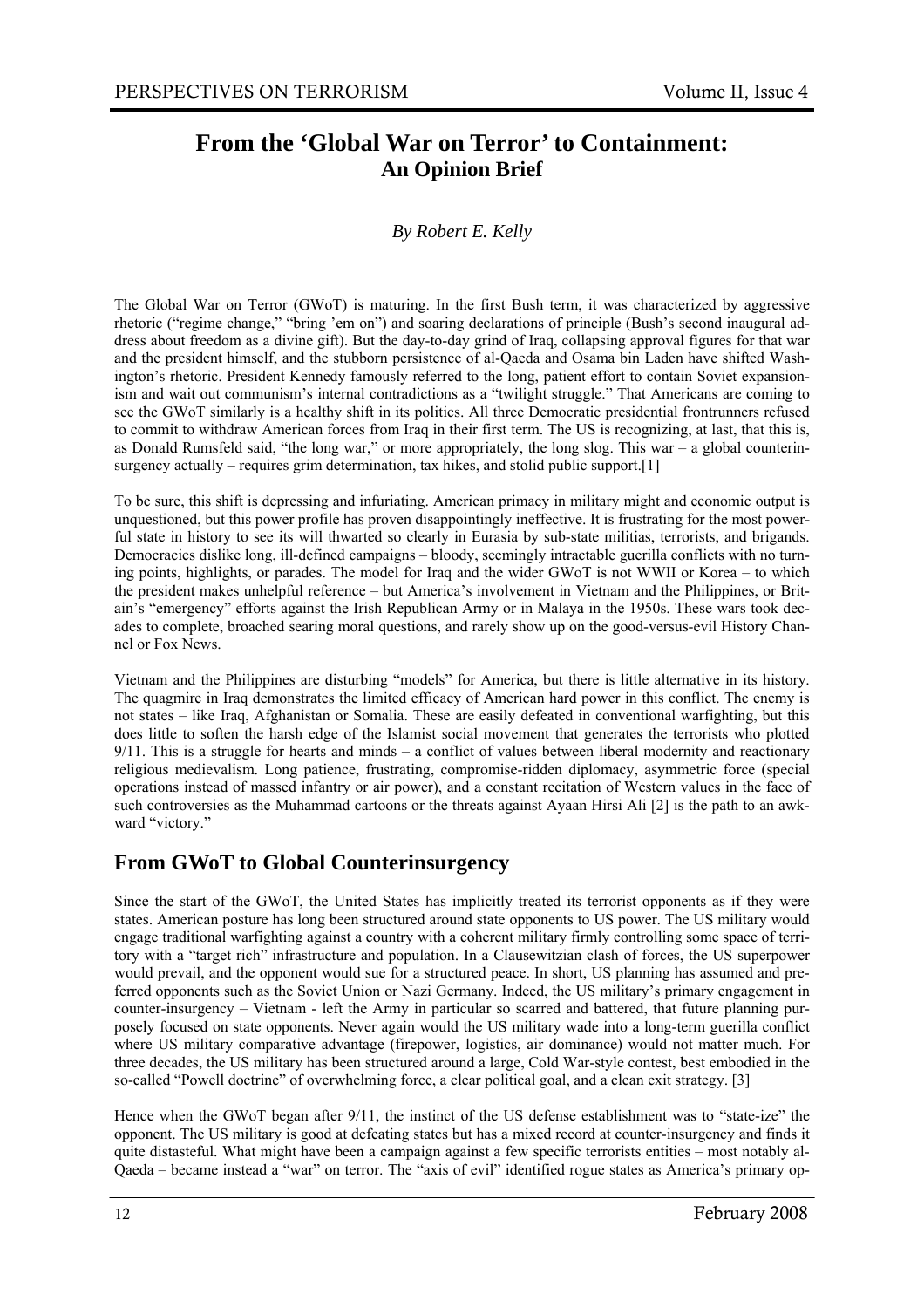ponents, and the US has fought or threatened with "regime change" states like Afghanistan, Iraq, and Iran.

Unfortunately this war paradigm mistargets the West's opponent in this struggle. Defeating failed postcolonial states is easy [4], but will not reduce the actual militant Islamist threat, because the post-9/11 opponent is the slippery, transnational, radicalized edge of a contemporary Islamic revival. Terrorist groups are more like international nongovernmental organizations (NGOs) than states; militarily reducing rickety Muslim-majority states only feeds the radicalism. National Intelligence estimates suggest that the Iraq War may be pushing moderate Muslims toward the jihadists. Iraq and Afghanistan are now counter-insurgency efforts – "hearts and minds" struggles in which legitimacy and moral authority trump "shock and awe." Tanks, artillery and other expensive, hard power assets are in less demand than good intelligence, culturally literate soldiers and black operators, and the restoration of US moral credibility after Abu Ghraib, Guantanamo and the "torture debate."[5]

Unfortunately, Americans are handicapped because in such a campaign, they do not travel or learn foreign languages, and they accept American exceptionalism.[6] There are powerful bureaucratic and political culture imperatives to "state-ize" the enemy, which allows the US to play to its strengths. Hence, America interpreted the Islamic revival as an exaggerated "war" paradigm that wildly over-reads the opponent, but is bureaucratically comfortable (no pressure to stop procuring submarines and aircraft carriers) and political preferable (pleasing nationalist machismo with "mission accomplished" or "bring 'em on").[7] By contrast, few have thought what it means to use force against NGOs, and the US has lost some of the moral legitimacy (at Guantanamo and Abu Ghraib) necessary to combat the War of Ideas against militant Islamist radicalism.

A post-Bush strategy will more effectively match the shape of the force to the shape of the mission. Al-Qaeda is not the Soviet Union, and few Muslim-majority states are openly balancing US power. Indeed, the GWoT is not really a war at all. It is challenge by a medievalist wing of the current Islamic "great awakening" to liberal modernity. And most Muslims reject this reactionary agenda. Hence the West's goal is to win this contest of ideas – not crush rickety Muslim-majority rogue states because it fits the bureaucratic predilections of the defense establishment.[8] Force will occasionally be necessary, but in a discrete, focused counterinsurgency. Israel's struggle against local terrorism and asymmetric conflict, and Britain's "emergencies" in Ireland and Malaya provide a different frame for combating terror: a patient, fine-grained effort of special operations forces, special investigative and police powers, plus intelligence, with the occasional backing of significant force – all couched a political framework of moral superiority to the guerillas. Long, difficult, requiring stolid determination, filled with awkward moral choices for a liberal democracy, employing special forces and intelligence instead of "shock and awe", "victory" in such a campaign is a far-off, grim, unhappy whimper which is not easily politicized in the US election cycle or by cable news.[9]

#### **From GWoT to Containment**

In the context of American grand strategy, a return to containment is therefore likely in the next administration; the preemptive warfighting paradigm of the Bush team has eroded in Iraq. Bush-style preemption is forward and aggressive. The heavy footprint of American power around Eurasia alienates traditional allies and partners and buttresses propagandistic Islamist interpretations of the US. Viewing the US as a "hyperpower" or revisionist hegemon run amok, other states are (soft-) balancing and hedging against American power. Preemption damages US legitimacy, and the fall-out from Guanatanmo and Abu Ghraib reduce American moral authority. All this raises the likelihood that critical moderate Muslim states like Turkey or Indonesia will defect from the US alliance network. Their resistance increases the Clausewitzian "friction" against American power in the world.[10]

Containment is forward but defensive, engaged but restrained. Restraint reassures the skittish, as do the institutions and alliances containment requires. Containment sees realistic limits to America's ability to remake other parts of the world. But this is not retreat or isolation. Containment requires a tough ring of bases and allies, particularly Israel and India, around the Middle East to hem in radical Islam. But containment is wary of heavy interventionist strategies like Iraq II or Vietnam.[11]

Victory in the GWoT will come from hanging tough.[12] Twilight struggles require tenacity through long years of uncomfortable counter-insurgency. Nationalist and revolutionary ideologies are common in postcolonial, modernizing areas. If these passions spill across borders, containment can hold the line without the high costs of rollback or preemption. Containment, including US-sponsored counter-insurgencies in the Third World, boxed-in Soviet power until its expansionist ideology and revolutionary fervor burned itself out. Autocracies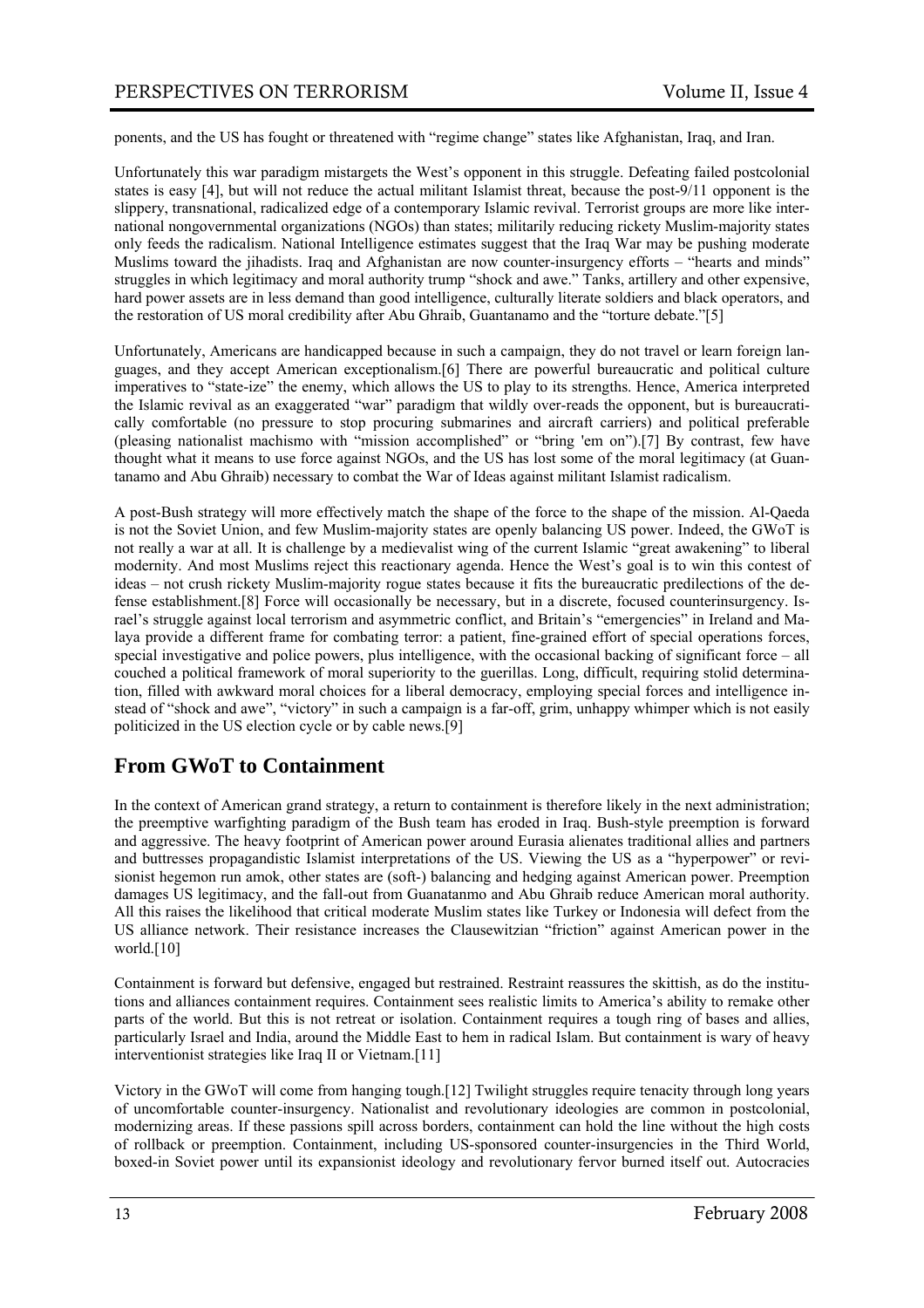and ideologues make poor economic managers. Subject populations weary of rhetoric, mismanagement, and threats of war as they see others moderate, join the global economy, and enrich themselves. The Islamist fashion, too, will fade as clerics and religious authoritarians prove unable to deliver growth and international prestige. The West can contain radical Islam as it contained communism, but it took decades to achieve. The maturation in GWoT rhetoric suggests a willingness to confront this long war as the battle of ideas and counterinsurgency which it has become in Afghanistan, Iraq, and Africa.

#### *Robert E. Kelly is an associate professor of political science in the School of International Studies at the University of the Pacific.*

#### **NOTES:**

[1] http://www.charlierose.com/shows/2007/10/05/1/an-hour-with-counterinsurgency-expert-david-kilcullen; Robert Kelly, "One Last Chance in Iraq," *OSU Journal of Politics and International Affairs*, 1/1, 2007: 135-46.

[2] Christopher Hitchens' editorials at www.slate.com have extensively handled the case of Ali.

[3] Russell Weigly, *The American Way of War: A History of United States Military Policy and Strategy*, 1977 (Amazon link: http://

www.amazon.com/American-Way-War-Military-Strategy/dp/025328029X/ref=pd\_bbs\_sr\_1?ie=UTF8&s=books&qid=1197326319&sr=8-1); Michael Lind, *The American Way of Strategy: US Foreign Policy and the American Way of Life*, 2006.

[4] Thomas Barnett, *The Pentagon's New Map: War and Peace in the Twenty-first Century*, 2005 (Amazon link: http://www.amazon.com/ Pentagons-New-Map-Twenty-first-Century/dp/B000BPG24M/ref=pd\_bbs\_sr\_1?ie=UTF8&s=books&qid=1197326986&sr=1-1.

[5] Robert Granger Keir Thompson, *Defeating Communist Insurgency: The Lessons of Malaya and Vietnam*, 1966 (Amazon link: http:// www.amazon.com/Defeating-Communist-insurgency-international-security/dp/B0006BNX5M/ref=sr\_1\_3?

ie=UTF8&s=books&qid=1197325649&sr=1-3); David Petraeus, James Amos, and John Nagl, *The Counterinsurgency Field Manual*, 2007 (Amazon link: http://www.amazon.com/Marine-Corps-Counterinsurgency-Field-Manual/dp/0226841510/ref=sr\_1\_1? ie=UTF8&s=books&qid=1197325809&sr=1-1).

[6] Tim Weiner, "How to Make a Spy," *Foreign Policy*, 162, 2007: 44-48, http://www.foreignpolicy.com/story/cms.php?story\_id=3935.

[7] Fred Kaplan, "The Discussion That Isn't Happening," Sept. 21, 2007, http://www.slate.com/id/2174398/.

[8] Richard Betts, "A Disciplined Defense," *Foreign Affairs*, 86/6, 2007: 67-80, http://www.foreignaffairs.org/20071101faessay86605/ richard-k-betts/a-disciplined-defense.html.

[9] Colin Kahl, "COIN of the Realm," *Foreign Affairs*, 86/6, 2007: 169-176, http://www.foreignaffairs.org/20071101fareviewessay86612a/ colin-h-kahl/coin-of-the-realm.html.

[10] Chalmers Johnson, *The Sorrows of Empire: Militarism, Secrecy, and the End of the Republic*, 2004 (Amazon link: http:// www.amazon.com/Sorrows-Empire-Militarism-Republic-American/dp/0805077979/ref=pd\_bbs\_sr\_1?

ie=UTF8&s=books&qid=1197327216&sr=1-1); Stephen Walt, *Taming American Power: The Global Response to US Primacy*, 2006 (Amazon link: http://www.amazon.com/Taming-American-Power-Response-Primacy/dp/0393329194/ref=pd\_bbs\_sr\_1?  $ie=UTF8&s=books&qid=1197326821&sr=1-1).$ 

[11] Robert Kelly, "American Dual Containment in Asia," December 12, 2007, presentation at the University of the Pacific Social Science Colloquium and unpublished paper under peer review. Please email me for the draft: rkelly@pacific.edu.

[12] John Lewis Gaddis, "Hanging Tough Paid Off," *Bulletin of the Atomic Scientists* 45, 1989): 11-14; Philip Gordon, "Can the War on Terror Be Won?" *Foreign Affairs*, 86/6, 2007: 53-66, http://www.foreignaffairs.org/20071101faessay86604/philip-h-gordon/can-the-waron-terror-be-won.html.